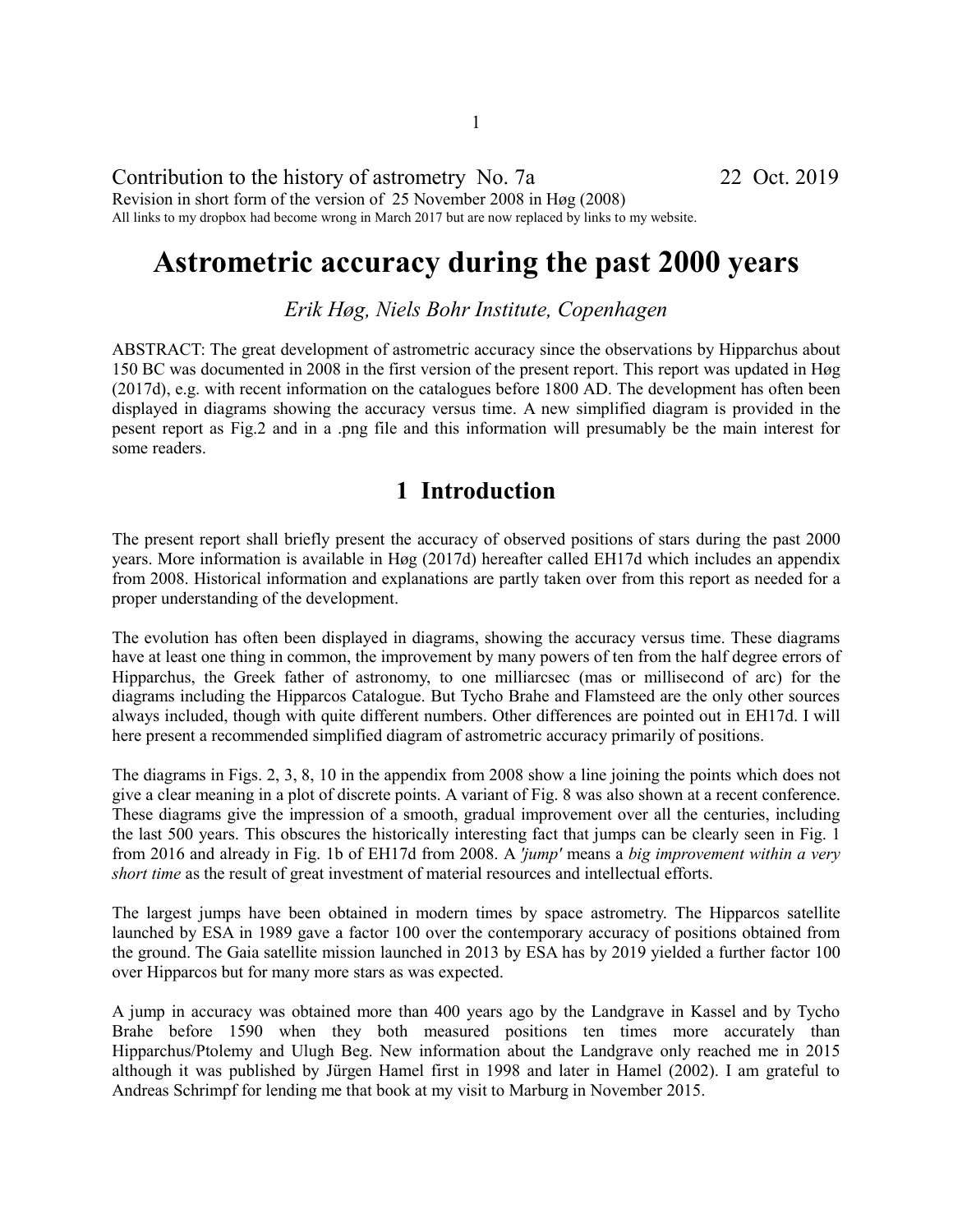The following section contains recommended diagrams of astrometric accuracy.

#### **2 Recommended diagrams**

Figure 1 is a diagram of the development of astrometric accuracy with time prepared in 2016 for the report EH17d. It is called Høg-2016 since, for convenience, a diagram is designated by "name-year". It is available in the report at a link to a .png-file.



**Fig. 1. Astrometric accuracy during 2000 years: Høg-2016.** The accuracy was greatly improved shortly before 1600 AD by the Landgrave in Kassel and by Tycho Brahe in Denmark. The following 400 years brought even larger but much more gradual improvement before space techniques with the Hipparcos satellite started a new era of astrometry.

The points are placed at the mean observation epoch, except the compilation catalogues FK5, PPM, and Jenkins which are placed at the year of publication and with the accuracy of the positions in FK5 and PPM in that year. The circles refer to "positions" and "parallaxes" and we want to show median values of the standard errors in each catalogue, representative for the bulk of stars in a catalogue. It has been suggested to include more information on the most accurate stars in each catalogue, but the diagram would be more complicated and it would be very difficult to collect the information and to present it well in a single graph.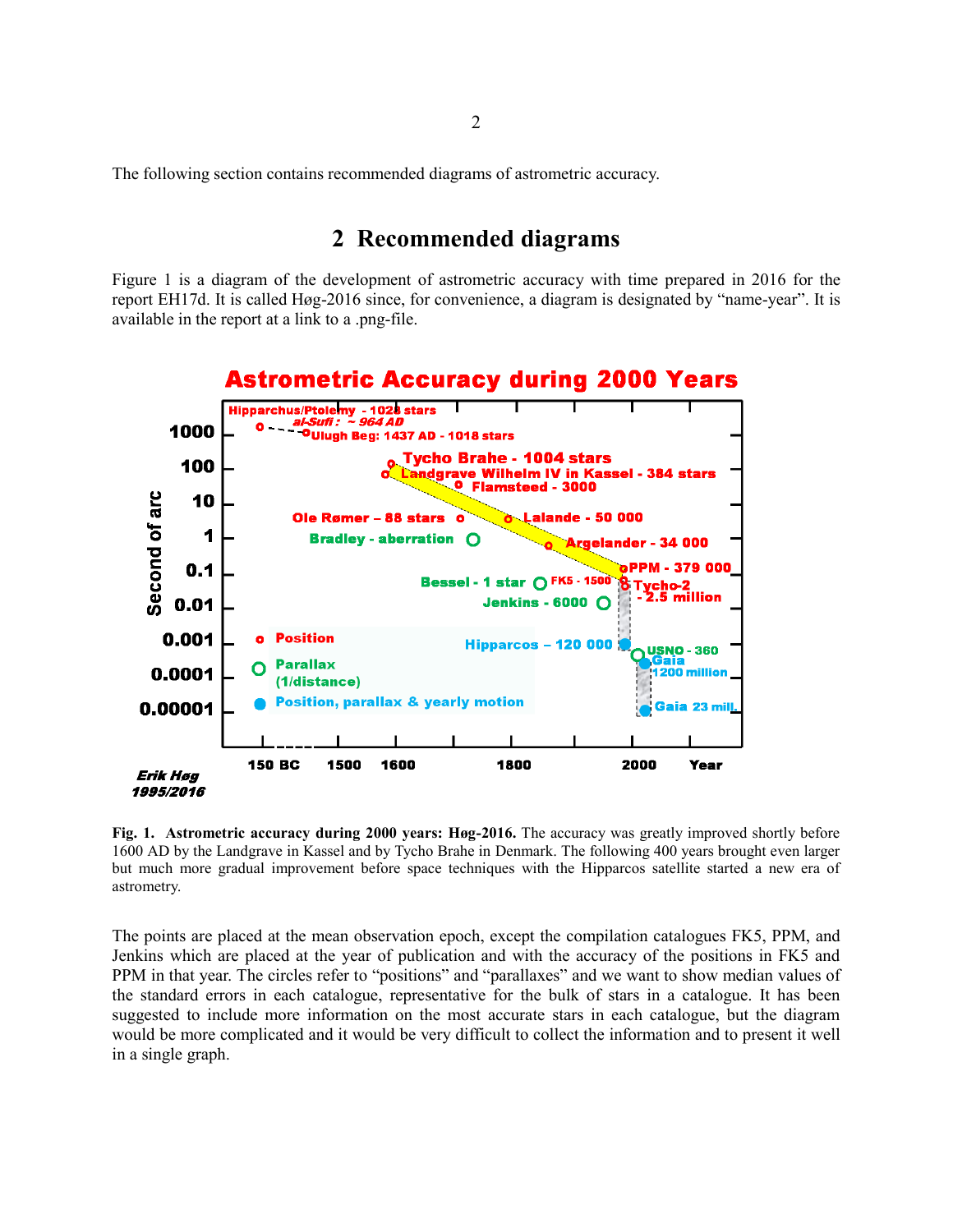One of the points has been included for historical reasons but does not represent star positions. This point gives credit to the Persian astronomer Abd ar-Rahman al-Sufi (or as-Sufi or Azophi). He provided magnitudes of many stars in the catalogue of Ptolemy and he thus represents here the important muslim astronomers before Ulugh Beg. The points for ROEMER and SIM were included in the 2008-diagram to represent two important proposals for astrometry from space, but they were omitted in 2016.

A new simpler diagram omitting the ground based parallaxes is shown in Fig. 2.



**Figure 2. Astrometric accuracy during 2000 years: Høg-2019.** The accuracy was greatly improved shortly before 1600 AD by the Landgrave in Kassel and by Tycho Brahe in Denmark. The following 400 years brought even larger but much more gradual improvement before space techniques with the Hipparcos satellite started a new era of astrometry. - This is the same explanation as in Fig. 1 but omission of the points for parallaxes makes it simpler and more suited for most presentations. For anybody to use, it is available at a link to a .png-file at Høg (2019).

**Acknowledgements in EH17d:** I am grateful to W.F. van Altena, F. Arenou, P. Brosche, J. de Bruijne, T. Corbin, D.W. Evans, D.W. Hughes, P. Høyer, J. Kovalevsky, J. Lequeux, F. Mignard, M.A.C. Perryman, H. Pedersen, A. Schrimpf, C. Turon, R. van Gent, F. Verbunt, A. Wittmann and N. Zacharias for sending information without which the present report could not have been written and/or for comments to previous versions of the report. The documentation has been collected with much support from colleagues, but I must take the responsibility for imperfections which may still be present in spite of considerable efforts on my part.